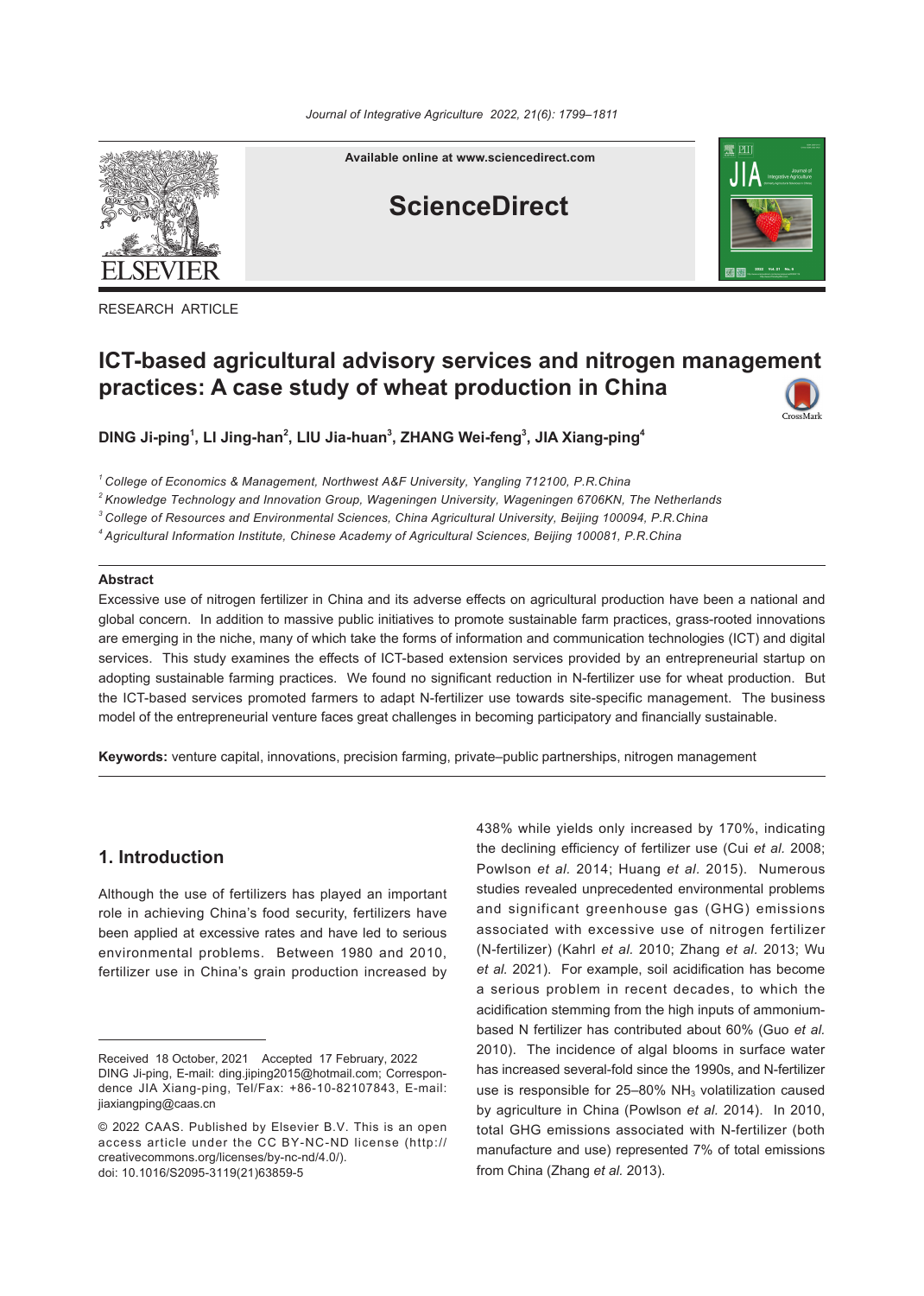Major efforts have been made by scientists to optimize nitrogen management through information and knowledge interventions. Farmers in developing countries rely mostly on their own experience, which is passed on by word-ofmouth *via* local social networks (Duveskog *et al.* 2003). For example, a substantial percentage of Chinese farmers wrongly believe that using more fertilizer unconditionally increases yield (Jia *et al.* 2015). A study by Cui *et al.* (2005) found that scientific nitrogen management based on soil analyses and improved synchronization between crop nitrogen demand and nitrogen supply can reduce 196 kg N ha<sup>-1</sup> without reducing wheat yields, saving  $60\%$ of N-fertilizer in China. Jia *et al.* (2013) examined the effects of knowledge training on low-carbon farm practices and found that the in-season N-fertilizer use could be reduced by 20% without affecting maize yields in China. Huang *et al.* (2015) designed an experimental framework and compared the long-term effects of site-specific farm advisory services and traditional training approaches in China. Some studies discovered that, in addition to information and knowledge, demographic and contextual factors (e.g., education, risk aversion, and access to credit) also determined farmers' behaviors and decisionmaking with respect to sustainable farm practices (Sunding and Zilberman 2001; Silvia *et al.* 2021). Their studies revealed major limitations of traditional knowledge training without farmers' participation. By engaging farmers in field experiments and crop diagnoses, excessive N-fertilizer use can be reduced without adversely affecting crop yield, and the effects of learning continue in the long term.

The societal need to transform agriculture towards sustainability has engaged entrepreneurial innovations and digital technologies in China. The development of digitalization in rural China offers entrepreneurial finance and startups a broad opportunity to provide agro-technical services with the aid of information and communication technologies (ICTs). The Chinese government undertook promising actions to expedite informatization in the mid-1970s, but most public investments were spent on developing capacities in urban areas. Since the 1990s, vast investments have been made by the public and private sectors to increase the coverage of informatization infrastructure in rural China, including mobile phones, fixed line telephones, radio, television, and internet (Qiang *et al.* 2009). According to NBSC (2016) and CNNIC (2016), 60% and more than 31% of the rural population owns a mobile phone and has access to the Internet, respectively. Between 2010 and 2016, a total of 262 startups obtained funding thanks to entrepreneurial finance, such as venture capital (VC) and private equity. Among them, 38 focused on agro-technical services, and half were established in 2016, accounting for 27% of VC

cases linked with food and agriculture in that year (Jia 2017).

While entrepreneurial innovations in digitalization have been a major source of transforming businesses (Van Campenhout *et al.* 2021), their presence and effects on sustainable farm practices are far from clear. Early research studied ICTs as a medium of dissemination of information and knowledge in agricultural development (Rao 2008; Aker 2011). Some anecdote studies concluded that the role of ICTs in different forms (radio, short message service (SMS), mobile phones, and the Internet) in agriculture is variable and may even be overstated (Jensen 2007). Most of these studies were conducted in development or social-purpose programs. A rigorous examination of emerging entrepreneurial startups and their impacts on sustainable farm practices is rare, especially in the context of the venture capital industry's emerging interest in China's agricultural transformation.

The overall goal of this study is to explore the effects of ICT-based advisory services on nitrogen management in wheat production in the North China Plain. In addition, the study explores the new forms of public– private partnerships and investigates the organizational characteristics of delivering sustainable farm services by entrepreneurial startups. The following section presents the research design, data collection method, and empirical models. Section 3 describes nitrogen-optimization technologies in the study, the ICT protocol used by the startup, and the estimation results. Sections 4 and 5 present the discussion and conclusions, respectively.

The study has particular value for the global debates about digital transformation and innovations in sustainable agriculture in developing countries. As an emerging concept and approach aimed at shifting farming systems towards resilience and adaptability, digital transformation seeks to promote synergies by "taking these objectives into consideration to inform decisions from the local to the global scales and over short and long timer horizon, to derive locally-acceptable solutions" (FAO 2021). Given the limitations of the public extension system and the top-down approaches, entrepreneurial innovations could be an alternative to public institutions. If proven successful, the new private model could shift both farming and extension systems toward more flexible and adaptable management. Experimental studies have found that ICT-based agricultural advisory services significantly affected farmers' fertilizer-related decisions (Kaila and Tarp 2019; Cole and Fernando 2021). If sustainable approaches to agroecology do succeed in reducing nitrogen fertilizer use, the site-specific ICTs will become a technological solution that helps promote China's food security sustainably.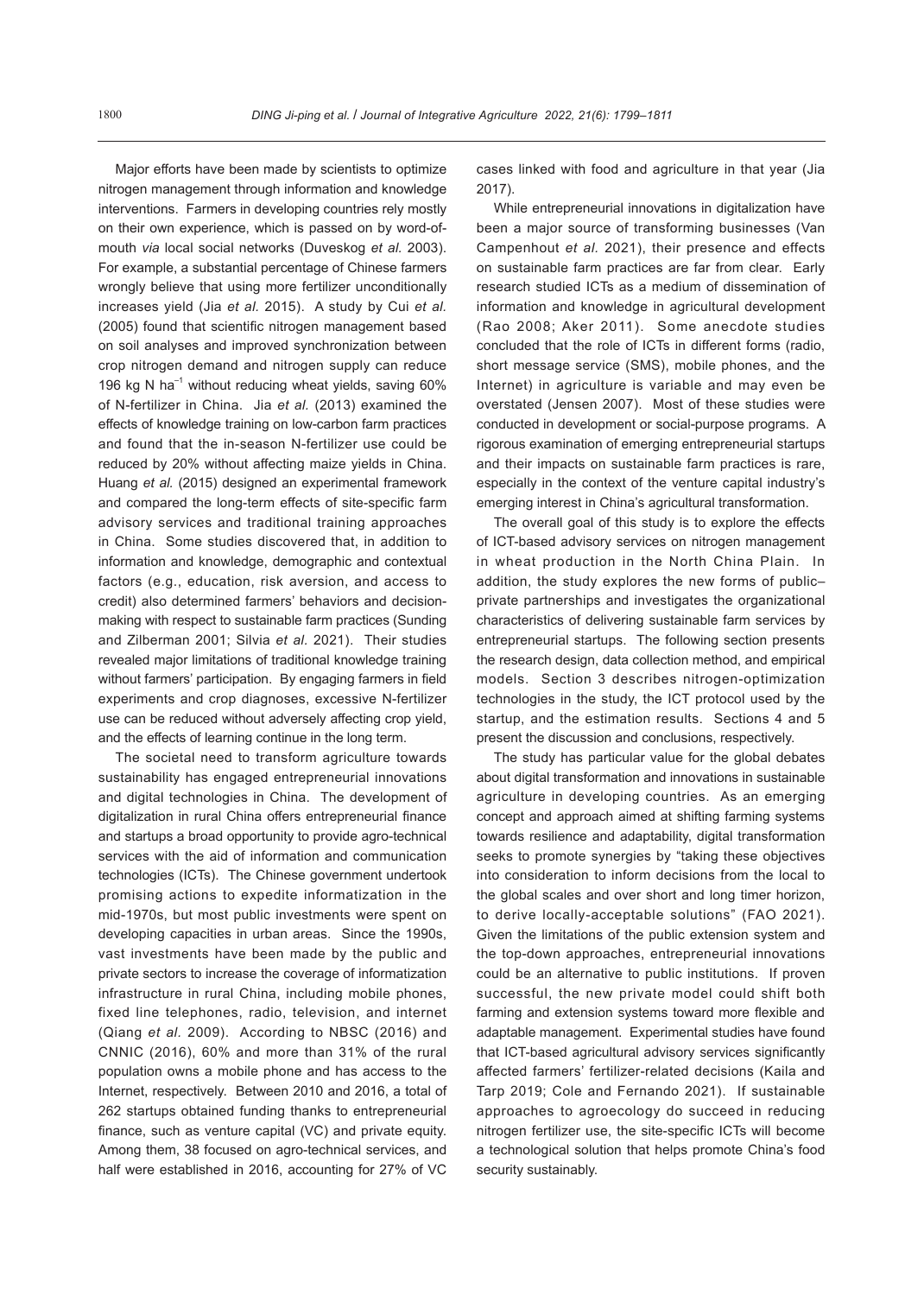## **2. Materials and methods**

### **2.1. Context and research design**

The research was conducted as part of a large-scale national research program into excessive fertilizer use in China. In 2015, the Ministry of Agriculture and Rural Affairs (formerly known as the Ministry of Agriculture) announced the "Zero-Growth Action Plan for Chemical Fertilizers and Pesticides" (hereafter referred to as Action Plan). The Action Plan was a national call to restrict the annual increase in the use of chemical fertilizers and pesticides to less than 1% between 2015 and 2019 and to achieve zero increase by 2020 for major agricultural crops, compared to the annual 3.9% increase in nitrogen use between 2000 and 2013 through China. In 2016, to ensure that scientific researches match national requirements, the Ministry of Science and Technology started a large-scale research program called "Researching and Developing Technologies for Reducing Chemical Fertilizer and Pesticide and Strengthening Efficiency" (hereafter, the National Research Program). Upon the proposal, the Ministry of Finance approved funding totaling US\$ 363.6 million for the National Research Program for the period 2016–2018. The National Research Program comprises 49 projects from multiple perspectives, one of which focuses on the theme of "Informatization and Sustainable Management on Fertilizer" (hereafter, the Project).

The National Research Program highlighted innovations by engaging multiple stakeholders which involve scientists, public extension officers, and private sectors. The interdisciplinary group of scientists integrated expertise in agronomy, soil and environmental sciences from different institutions. To explore a new form of public–private partnership, the Project identified one entrepreneurial startup for partnering with private sectors. Receiving research funding, the scientists provided academic support to the entrepreneurial firm which developed information and communication facilities and delivered agroecological advisory services to farmers. Rather than charging farmers service fees, the startup's revenues came mainly from selling agrochemicals to farmers. The startup hired local extension officers (as part-time consultants) in county agricultural bureaus for rapid outreach and local knowledge. Fig. 1 illustrates the schematic flow chart of the organization.

The present study was conducted as an independent evaluation of the effectiveness and organizational capacity of ICT-based farmer services provided by the entrepreneurial venture. After several months of communication among the multiple stakeholders of the Project, the scientists and the startup agreed to share information and data to make the research a pilot and case study. A light-touch approach was used as a precondition for implementing the evaluation throughout the lifetime of the project; researchers undertook independent observations and limited their interventions



Entrepreneurial startup

**Fig. 1** A schematic flow chart explaining the business model of the startup. Dashed lines indicate activities with farmers' reaction; solid lines indicate activities without farmers' reaction.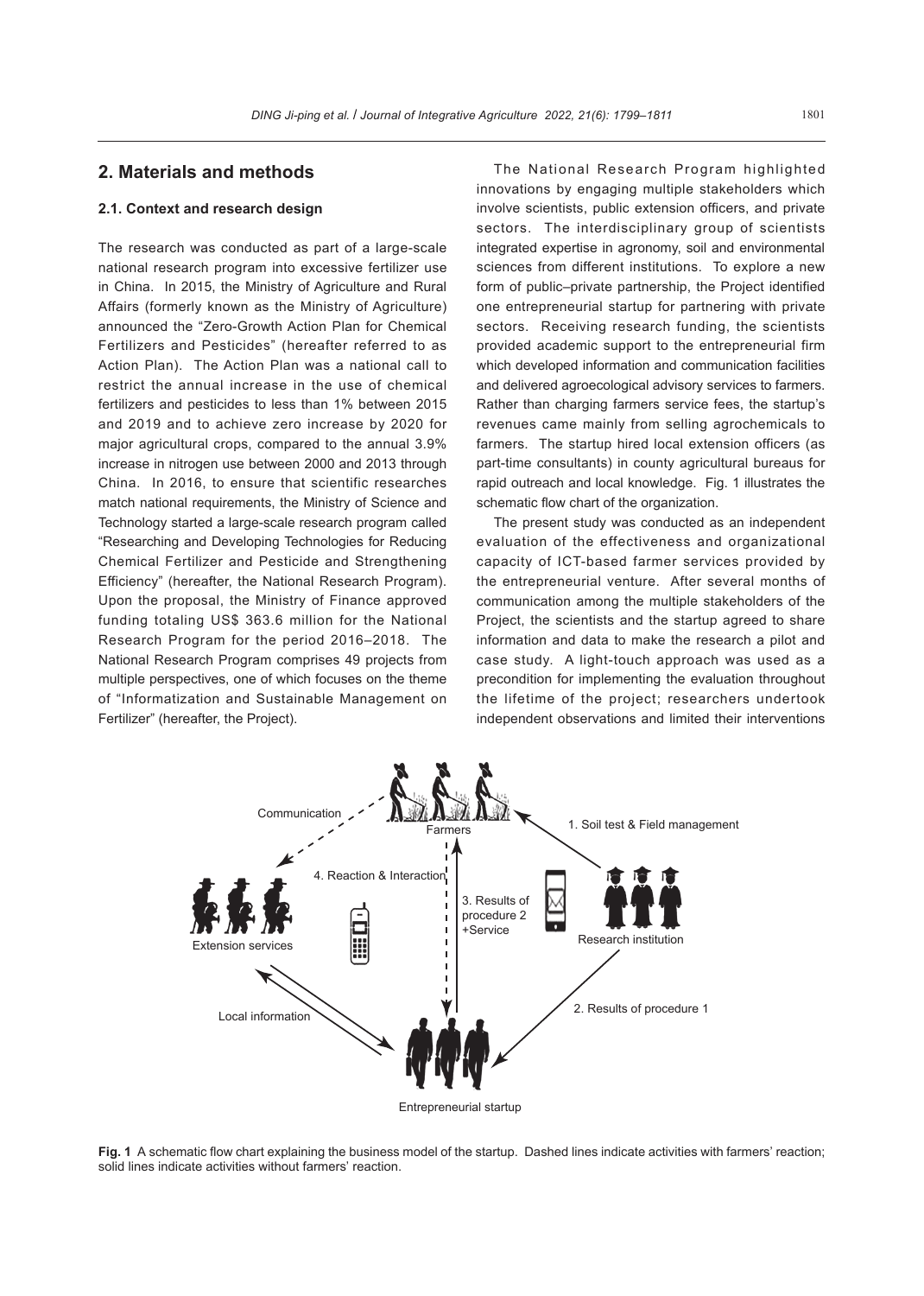in company's business to the minimum, which ensured a distance between the evaluator and the Project and avoided incurring additional costs and resources to the Project.

The case study was conducted in Shandong Province, where the entrepreneurial startup provided agroecological services. The startup obtained seed capital from a venture cash capital investor in 2015. The founding partners of the startup had mixed career backgrounds in fertilizer manufacture and information services such as social media and informatics. The partnerships between the Project and the startup combined the complementary capacities and resources of multiple stakeholders. Farmer services were provided in Binzhou, a northern prefecture in Shandong Provice, which has an annual rainfall of 567.7 mm. The local annual mean temperature and sunshine hours reach 12.3°C and 2 704.2 hours, respectively. Meanwhile, winter wheat and summer maize are planted in rotation in the case study area. Winter wheat is routinely planted at the end of September (after the maize harvest) and harvested in the following June.

Previous research found excessive nitrogen fertilizer use and lack of appropriate knowledge about sustainable fertilizer use in the region. For example, based on field experiments lasting several years, soil scientists argued that 128 kg N ha<sup>-1</sup> could be saved in the winter wheat cropping season (Norse *et al.* 2012). Similar evidence has also been provided by other researchers, supporting a significant reduction in fertilizer use, or alternatively, soil acidification and surface water algal blooms (Vitousek *et al.* 2009). Despite robust scientific evidence and active policy advocacy, inappropriate nitrogen management, which suggests that more fertilizer leads to more yield, persisted and was deeply rooted in farmers' perceptions; the public extension system was dysfunctional due to low accountability (Jia *et al.* 2015). For example, only 28% of farmers were able to read the nutrient labeling on fertilizer packaging, and 44% of farmers wrongly believed "the more fertilizer, the better" in Shandong Province (Jia *et al.* 2015).

In this study, farmers were advised to reduce overall N-fertilizer use and to optimize nitrogen use at variable rates according to the crop growth stage and site-specific variability. A limit of 180–220 kg ha $^{-1}$  was advised for total N-fertilizer use in the region. The rate 180–220 kg N ha<sup>-1</sup> application was established based on the wheat requirements for achieving maximum economic yield and the soil nutrient uptake. According to the handbook of fertilization of major cash crops in China, only 2.3 kg N was needed to produce 100 kg wheat grain yield (Zhang *et al.* 2009). In the North China Plain, yield of wheat in the wheat–maize doubled crop rotation were  $7-10$  t ha<sup>-1</sup>, with

an annual optimum N application of 180–220 kg N ha<sup>-1</sup>. This variable rate of N-fertilizer use and precision farming should avoid any surplus N reaching the environment and improve both yield and nitrogen use efficiency (Matson *et al.* 1998; Tilman *et al.* 2002).

In addition, the startup advised farmers to adjust N-fertilizer application at different stages for a better match between crop nitrogen demand and the nitrogen supplied by fertilizer and by the soil nutrient. In principle, the farmers were advised to apply N-fertilizer at a ratio of 1:1, namely 100 kg N ha<sup>-1</sup> at the basal stage of the growing season, and another 100 kg N ha<sup>-1</sup> as a top dressing. The N management strategy at the basal stage was based on soil test. Prior to the 2016–2017 cropping season (i.e., shortly after the maize harvest in September), 86 sample soil plots at 0–20 cm soil layer were randomly taken from 45 farmers before planting and after the harvest. The soil samples were used to measure soil nutrients such as total N content, organic matter content, Olsen-P, NH<sub>4</sub>OAc-K, and pH level. Excessive use of N-fertilizer in the early stage is neither economically justified nor productive because young crops have limited capacity to uptake N, which is attributed to the lack of an extensive root system in the early growth stage (Sinclair and Rufty 2012). The latter 100 N kg ha<sup>-1</sup> strategy applies N fertilizer once or twice and the optimum N rates at the top dressing stage is based on the actual tiller number and crop population, which was affected by the growing period climate and soil nutrient. Specifically, three randomly selected 0.5 m wheat of single row at each sample plot were counted by scientists to determine the total tiller number. The plot with the greatest tiller number (900  $\mathrm{m}^{-2}$ ) requires N fertilizer to be applied twice: first during the reviving stage (52.5 kg N ha<sup>-1</sup>) and again during the jointing stage (60 kg N ha<sup>-1</sup>). An average of 112.5 kg N ha<sup>-1</sup> was used at the erecting stage in total tiller number with a range from 900 to 1 200  $m^{-2}$ . Across the plots with the total tiller number ranging from 1 200 to 1 500  $\text{m}^{-2}$ , an average of 112.5 kg N ha<sup>-1</sup> was applied at the jointing stage (Chen *et al.* 2016).

The SMS-based messaging tools were used for communication. Scientists analyzed all the data and rapidly transferred the results to the startup whose staff further calibrated the parameters according to the feedback from the local extension agents. Finally, after combining site-specific information (climate, soil analyses, seed variety, crop rotation, etc.), the startup drew up a set of guidelines for sustainable practices and sent them to the contacted farmers. Both SMS and messaging applications installed on smartphones were planned, but the company ultimately used SMS-based messaging to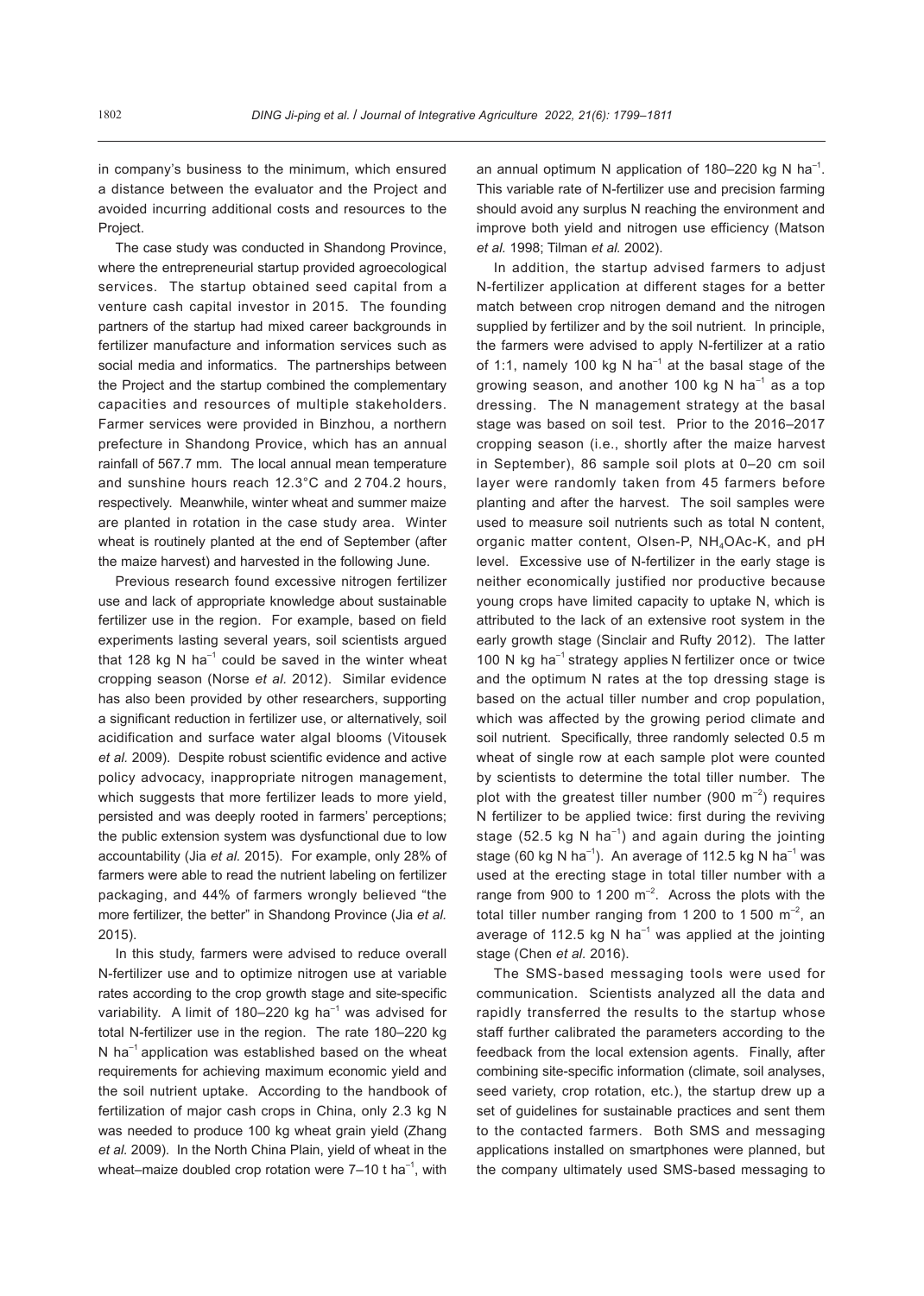communicate with all the farmers. $1$  The benefiting farmers are hereafter referred to as 'treated' farmers. Throughout the wheat growing season in 2016–2017, the startup sent a total of eight messages to each of the treated farmers with detailed advice on how to conduct sustainable farm management. Together with the advice, the startup also sent the results of the diagnosis - either site-specific or community-based - to the farmers, including the results of soil analyses, crop population, leaf analysis, and weather. A local extension agent was identified in the messages in case farmers had additional inquiries or requests. The details of technical regulations and in-field guidance are summarized in Table 1.

#### **2.2. Survey and data collection**

The sampling strategy aimed at a trade-off between a 'light-touch' intervention that would capture the natural course of the pilot project and statistical legitimacy. Based on the agreement between the research team and the startup, in this case study, researchers presented themselves as independent observers (but not advisors). The startup refused the researchers' proposal of randomly assigning the treatment (i.e., the provision of ICT-based advisory services) as being used in several other studies with random control trials (Guo *et al.* 2010) or framed interventions (Huang *et al.* 2015). The startup insisted on consulting local extension agents to identify "best suited" farms whose size is relatively large in the selected village and who will be potential customers of the startup in the future, meaning the 'treatment' suffered from potential selection bias. However, thanks to the agreement, the startup provided the research team with a complete list of the farmers they were advising (or about to advise); these farmers were identified as "treated" in the analysis. On average, the startup provided advisory services for two treated farmers in each village. Within each farmer, two plots were randomly selected. In total, there were 45 treated farmers in 25 village communities that were attached to nine townships in four counties, in Binzhou City, Shandong Province. To have a control group in the same village and neighboring communities, this study randomly selected eight farmers per village who used the same wheat–maize crop rotation system and received no direct farming services from the startup. Therefore, the research design was framed under a with–without analysis, although

the sample selection bias remained a concern.

To address potential estimation bias due to the nonrandom sampling and to control for time-invariant factors, this study conducted two-round surveys and designed a before–after analytical framework based on the same respondents. The baseline survey was conducted in mid-November 2016, through a face-to-face questionnairebased interview. The main aim of the baseline survey was to investigate farm management during the 2015– 2016 wheat growing season (i.e., before the startup pilot program began). In addition to the general information, all surveyed farmers were asked about details concerning inputs (especially fertilizer use) and yield from their own randomly selected two plots. One year later, at the end of the same cropping season, the research team returned to the same farms and conducted a follow-up survey. While the majority of survey questions were identical to those used in the baseline survey, the follow-up survey asked the farmers in the treated group, who had received short messages and site-specific agroecological services, questions concerning their awareness, perception, and feedback linked with the services. For example, if a farmer confirmed reception of an SMS from the startup, we asked whether he (or she) had read the whole message and had integrated the information and knowledge into their wheat production management. We also asked whether the treated farmers had ever contacted the technician identified in the SMS as being available to answer additional inquiries or provide additional support.

Based on the information collected during the two surveys, this study constructed a longitudinal dataset at the household and plot level. The final dataset consisted of 161 farmers and 612 plots and contained detailed information concerning the farmers' wheat production management. $2$  At the end, a total of 116 plots belonging to 31 farmers received site-specific field production management services from the startup through ICT-based technologies, accounting for 19.0% (116 of 612) of the plots sampled in the present study.

When piloting farmer services in the villages, the startup targeted 'larger' farms who were more responsive to ICTbased advisories. Table 2 summarizes the characteristics of both the treated and control farmers before the treated farmers received advisory services. Meanwhile, the twosample *t*-tests were used to estimate the difference in

<sup>&</sup>lt;sup>1</sup> The startup first developed an applet and mini-program on WeChat, a popular social media free messaging application in China. However, a survey showed that not every farmer had a smartphone and some were still using conventional mobile phones.

 $2$  Some farmers refused (or were unable) to take part in the follow-up survey, and this led to an average attrition rate of nearly 30%. To ensure that the dataset was balanced in both the baseline and intervention period, we removed the baseline data corresponding to the samples missing in the follow-up survey.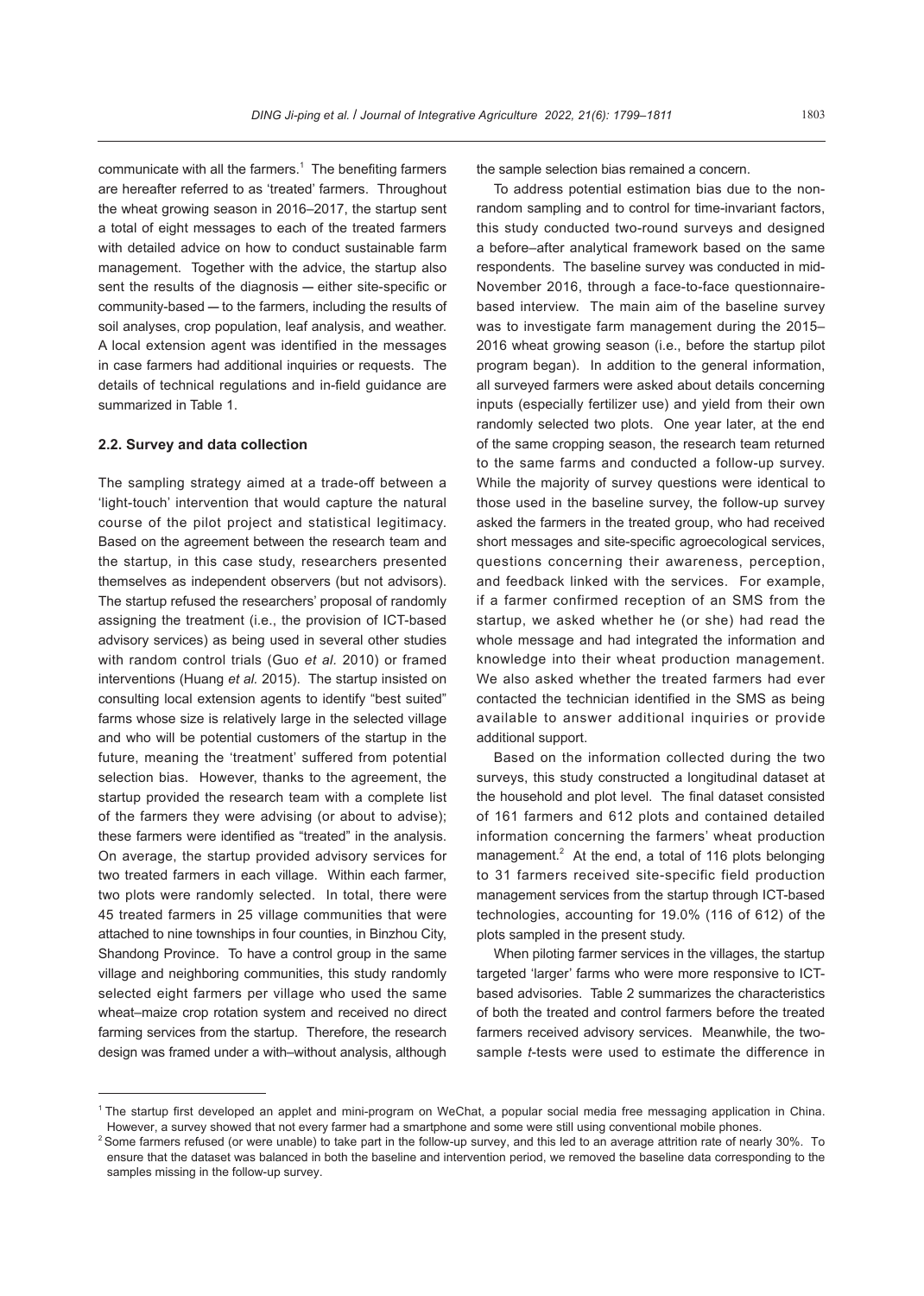|               |                      | Table 1 The steps of the short message service (SMS)-based         |                                                                     | services provided by the startup                                                                                                                                                                                                                                                                                                                                                                                                                                                                                                              |                               |
|---------------|----------------------|--------------------------------------------------------------------|---------------------------------------------------------------------|-----------------------------------------------------------------------------------------------------------------------------------------------------------------------------------------------------------------------------------------------------------------------------------------------------------------------------------------------------------------------------------------------------------------------------------------------------------------------------------------------------------------------------------------------|-------------------------------|
| $\frac{1}{2}$ | Technical<br>project | Parameter/Instrument                                               | Guiding item                                                        | In-field guidance                                                                                                                                                                                                                                                                                                                                                                                                                                                                                                                             | Short messages<br>(date)      |
|               | Soil analysis        |                                                                    | Soil acidity and alkalinity Formula of fertilizer at basal<br>stage | The adjustment of fertilizer use at the basal stage according to the soil salinity as well as<br>soil acidity and alkalinity; neutral and weak acid fertilizer were advised.                                                                                                                                                                                                                                                                                                                                                                  | (Sep. 22, 2016)<br>Yes        |
|               |                      | Total salinity content                                             | Selection of seed varieties                                         | Salt tolerance/resistant variety/high-yield and high-quality variety.                                                                                                                                                                                                                                                                                                                                                                                                                                                                         | (Sep. 27, 2016)<br>Yes        |
|               | monitoring           | Accumulated temperatures<br>Meteorological Mean daily temperature/ | Sowing date and rate                                                | Optimum sowing date in local area;<br>recommended sowing rate.                                                                                                                                                                                                                                                                                                                                                                                                                                                                                | (Sep. 30/Oct. 8, 2016)<br>Yes |
| ო             | Soil analysis II     | Available phosphorus<br>Full nitrogen<br>content                   | stage                                                               | Formula of fertilizer at basal Apply fertilizer according to nutrient content in soil; apply fertilizer with low chlorine content,<br>and avoid using alkaline fertilizer such as diammonium phosphate.                                                                                                                                                                                                                                                                                                                                       | (Oct. 25, 2016)<br>Yes        |
|               |                      | Available kalium content<br>Organic matter                         |                                                                     |                                                                                                                                                                                                                                                                                                                                                                                                                                                                                                                                               |                               |
|               | management<br>Field  | Irrigation                                                         | Crop management before<br>winter                                    | Irrigate according to soil moisture.                                                                                                                                                                                                                                                                                                                                                                                                                                                                                                          | (Nov. 24, 2016)<br>Yes        |
|               |                      | Pest prevention                                                    |                                                                     | Some advices for the prevention and control of kanazawa spider mites are put forward.                                                                                                                                                                                                                                                                                                                                                                                                                                                         | (Dec. 7, 2016)<br>Yes         |
|               |                      | Crop population at reviving<br>stage of wheat                      | fertilizer and N rates at top-<br>Irrigation; formula-type          | Postpone the irrigation time and fertilizer time at top-dressing stage to jointing stage<br>according to the spring temperatures.                                                                                                                                                                                                                                                                                                                                                                                                             | (Feb. 19, 2017)<br>Yes        |
|               |                      |                                                                    | dressing stage                                                      | first during the reviving stage (52.5 kg N ha <sup>-r</sup> ) and again during the jointing stage (60 kg N<br>har'). An average of 112.5 kg N har' was used at the reviving stage in total tiller number<br>The plot with the greatest tiller number (900 m $^{-2}$ ) requires N fertilizer to be applied twice:<br>from 1200 to 1500 m <sup>-2</sup> , an average of 112.5 kg N ha <sup>-1</sup> was applied at the jointing stage;<br>with a range from 900 to 1200 m <sup>-2</sup> . Across all plots with the total tiller number ranging | (Mar. 16, 2017)<br>Yes        |
|               |                      |                                                                    |                                                                     | spraying leaf fertilizer such as Mono Potassium Phosphate.                                                                                                                                                                                                                                                                                                                                                                                                                                                                                    |                               |

means of farm characteristics between the treated and control farmers. The land cultivated by treated farmers was on average 4.5 ha. This was five times bigger than that cultivated by farmers in the control group. The household head of the treated farmers is younger than that of control farm. Other than the farm size and the age of household head, no significant differences in demographic characteristics were identified between the treated and control farmers in the baseline survey. In other words, for the pilot stage of the ICT-based advisory services of agroecological fertilizer management, the startup focused on larger farms.

#### **2.3. Model specification**

Many factors that were not controlled by the study could influence farmer's N-fertilizer use, hence a multivariate econometric model was used to estimate the impacts of site-specific services on farmers' N-fertilizer use:

*DeltaNijk*=β0+β1ICT-based service*ijk*+ β2Farm size*<sup>i</sup>* +β3ICT-based service*ijk*×Farm size<sub>i</sub>+β<sub>4</sub>HH<sub>i</sub>+μ<sub>ijk</sub>

where *DeltaNijk* is the outcome variable of interest and is measured in six ways, which represents the difference between N-fertilizer used in wheat production in two cropping seasons, 2015/2016 and 2016/2017. First, the *DeltaNijk* are three binary variables, which equal 1 when the farmer *i* used less N-fertilizer in plot *j* in 2016/2017 than that in 2015/2016, otherwise 0. That is, the reduction of nitrogen fertilizer use in the cropping season (*k=1*), at the basal stage (*k=2*), and at the top dressing stage (*k=3*). Second, in addition to the binary measures, three continuous variables were used: total N-fertilizer use per hectare in the cropping season (*k=1*), at the basal stage (*k=2*), and at the top dressing stage (*k=3*). The intervention of site-specific advisory services facilitated by ICTs were delivered to farmer *i* on two plots *j* (*j*=1, 2) under wheat.

The key independent variable of interest on the right side of the equation, ICTbased service*ijk*, is a binary variable. It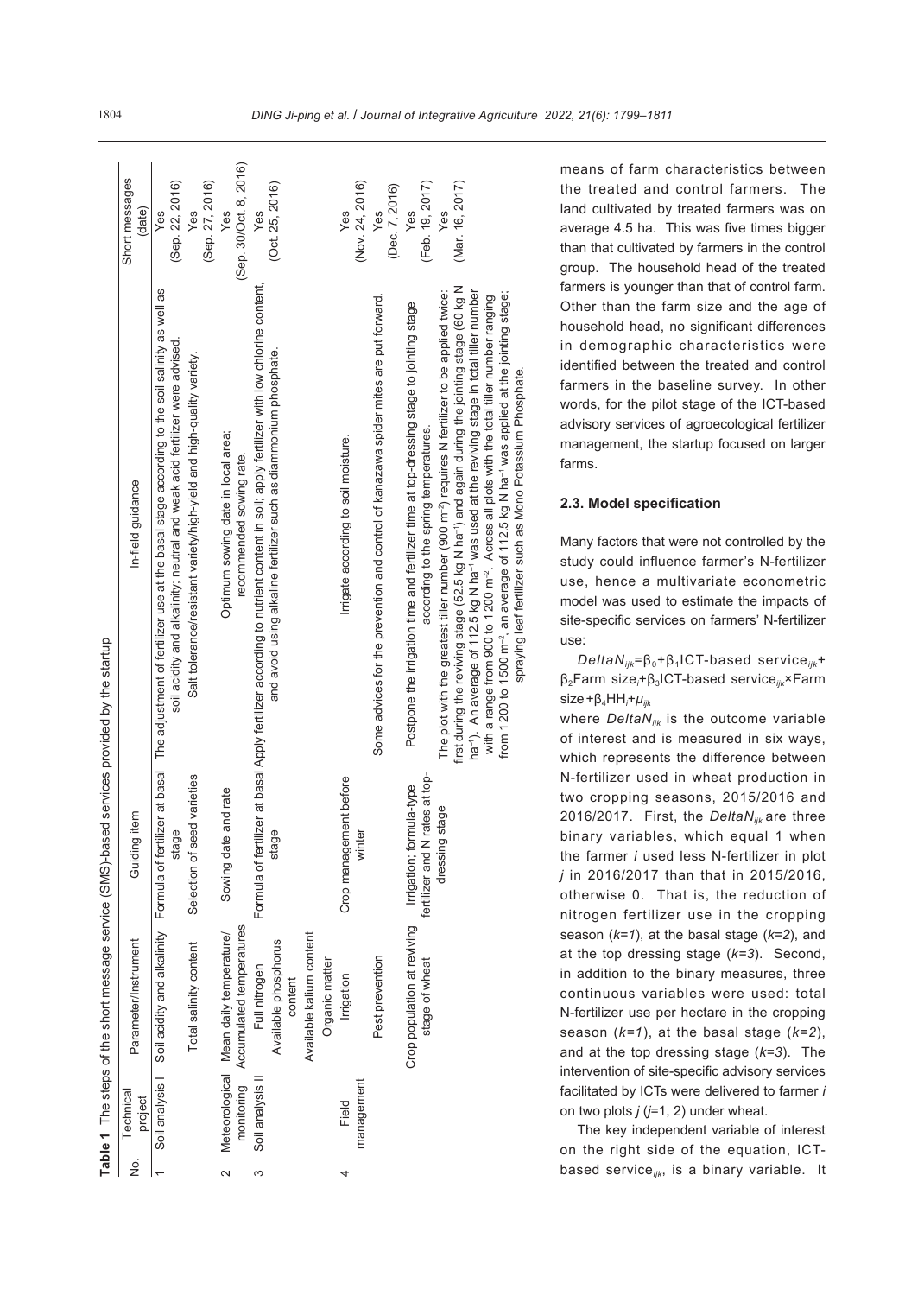| <b>Table 2</b> Farm characteristics by research design in 2016 <sup>1)</sup> |                        |                         |                        |             |          |  |  |  |  |
|------------------------------------------------------------------------------|------------------------|-------------------------|------------------------|-------------|----------|--|--|--|--|
| Farm characteristics                                                         | Treated farms $(n=31)$ | Control farms $(n=130)$ | Mean difference        | $T$ -values | P-values |  |  |  |  |
| Farm size (ha)                                                               | 4.51                   | 0.93                    | $-3.58$ <sup>***</sup> | $-5.23$     | 0.00     |  |  |  |  |
| Age of household head (year)                                                 | 52.10                  | 56.01                   | 3.96"                  | 2.32        | 0.02     |  |  |  |  |
| Education of household head (year)                                           | 7.5                    | 6.8                     | $-0.70$                | $-1.02$     | 0.31     |  |  |  |  |
| Share of off-farm labor (%)                                                  | 32.5                   | 32.6                    | 0.12                   | 0.02        | 0.98     |  |  |  |  |
| Asset per household (×10 <sup>3</sup> CNY)                                   | 170.8                  | 131.8                   | $-38.98$               | $-1.51$     | 0.13     |  |  |  |  |
| Size of household (person)                                                   | 4.3                    | 4.0                     | $-0.32$                | $-0.97$     | 0.33     |  |  |  |  |

1) All numbers in this table are averages. The last three columns provide two-sample *t*-tests to estimate the difference in means between

the treated and control farmers. Source: authors' survey.<br>"and "" indicate statistically significant at the 5 and 1%, respectively.

equals 1 when farm *i* and plot *k* received the site-specific services from the startup, otherwise 0. The ICT-based advisory services included soil analyses, crop population, and SMS-based communication and advisory services throughout the wheat production season. To explore the effects of land consolidation and farm size on N-fertilizer use, the model included the variable Farm size*<sup>i</sup>* . The interaction term between ICT-based service*ijk* and Farm size*<sup>i</sup>* was used to examine the heterogenous treatment effects of the advisory service on N-fertilizer use. The model also included the vector HH*<sup>i</sup>* to control for additional farmer-level characteristics. To test whether N-fertilizer use in the baseline period affected the reduction in the following year, we included rational use of N-fertilizer in the baseline period in the estimation. It is a binary variable, 1 when N-fertilizer use  $-$  be it overall or at different growth stages  $-$  in the baseline year by farmer *i* fell within the optimal range; otherwise 0. For other control variables, age and education were measured in years for the household head, and share of off-farm labor was measured in percentage. Township dummy variables were used to control for territorial variations. The term  $\mu_{ijk}$  is the specific stochastic disturbance and is assumed to be subject to identical independent distribution. A logit model and a fixed effects model were employed to estimate the above equation; the results are presented in Section 3.2. The descriptive statistics for all variables are presented in Table 3.

## **3. Results**

#### **3.1. Description analysis**

The problem of excessive N-fertilizer use appeared to be less significant than that reported in previous research. Table 4 presents N-fertilizer use and the mean difference of N management between the treated and control farms. It shows that farmers applied N-fertilizer twice on average and there was no significant difference between the large treated farms and the control small farms. Prior to the entrepreneurial pilot project, the treated farmers used 265.6 kg N ha<sup>-1</sup> for wheat production (i.e., less than  $30\%$ excess). For the control farmers, the excess was higher (90 kg N ha<sup>-1</sup>, about 45% of the recommended amount). Other studies conducted in Shandong reported an even higher rate of overuse of N-fertilizer in wheat production, such as 365 kg N ha<sup>-1</sup> in 2003 (Cui 2005) and 357–380 kg N ha–1 between 2008 and 2010 (Jia *et al.* 2015).

Overall use of N-fertilizer by both the treated and control farmers for wheat production declined, and the reduction was greater on the treated farms. As shown in Table 4, about 65.52% of the treated farmers reduced their overall N-fertilizer use, while the reduction was slightly less (60.34%) on the control farms. It should be noted that total N-fertilizer use on the treated farms  $(265.60 \text{ kg ha}^{-1})$  was lower than that on the control farms  $(290.80 \text{ kg ha}^{-1})$  in the baseline year, possibly because of the difference in the size of the farms. Considering an already lower level of N-fertilizer use by the treated farms (relative to the control farms), the reduction of 41.66 kg ha<sup>-1</sup> (223.94–265.60 kg ha<sup>-1</sup>) — equivalent to 15.7% saving - is significant compared with the equivalent reduction of 11.3% on the smaller control farms.

The behavioral changes in nitrogen management on the treated and control farms became clearer when the N-fertilizer use was broken down into different wheat growth stages. As shown in Table 4, farmers in the study area used more nitrogen before the top dressing stage in the baseline year. For example, on the treated farms, about 40% (105.15 of 265.60 kg ha<sup>-1</sup>) of N-fertilizer was used in the early stage and the remaining 60% was used after jointing in the baseline year. The proportion did not differ significantly on the control farms in the baseline year. In the treatment year, the rates of N-fertilizer used at different growth stages approached the recommended rates on the treated farms, 109.81 and 114.13 kg ha<sup>-1</sup>, respectively. The ICT-based services thus appeared to be effective. On the control farms, the rates of N-fertilizer use before and after jointing remained 117.04 and 140.89 kg ha $^{-1}$ , respectively.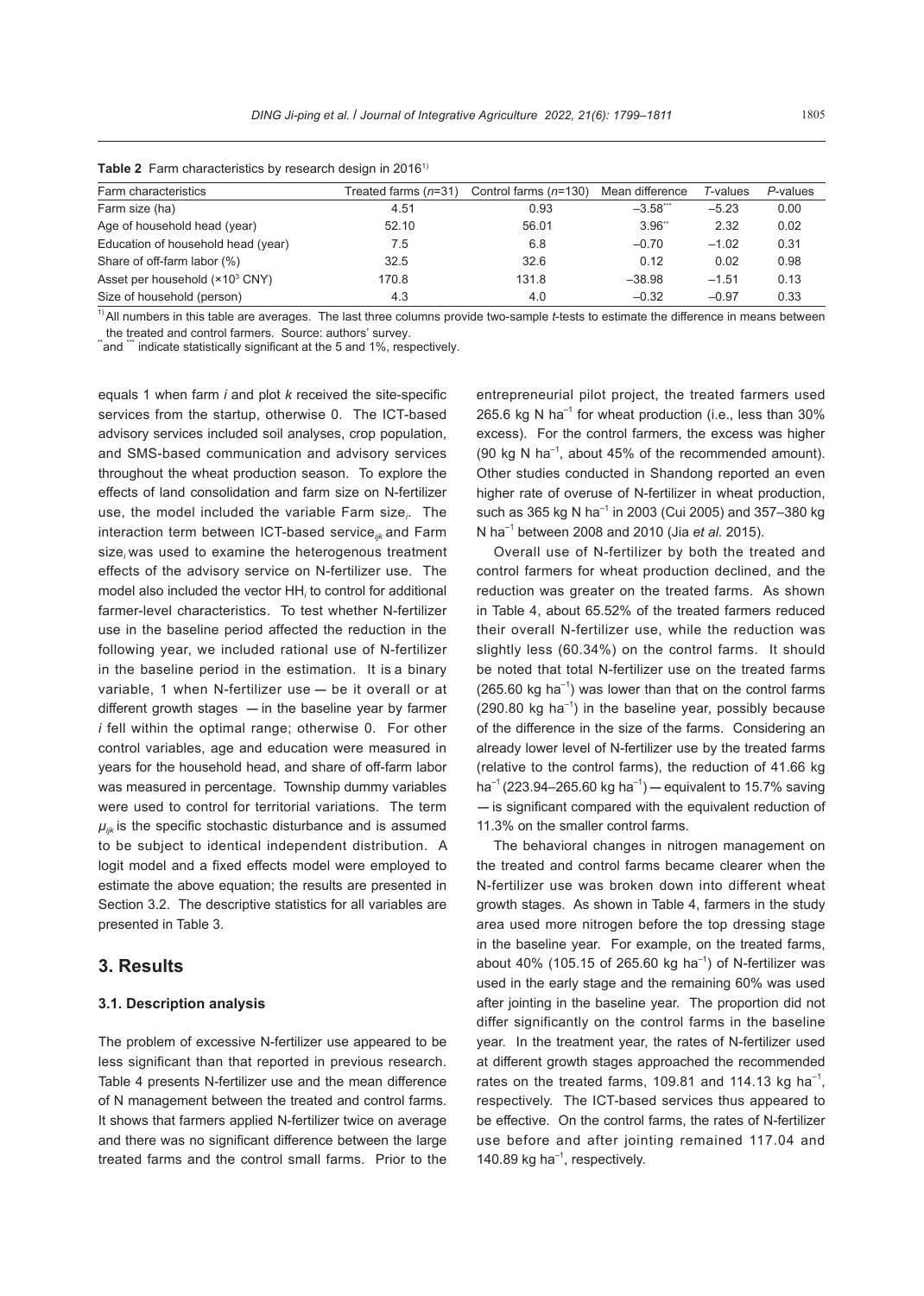| Variable                                                                            | Average |           | 2015/2016 |                 | 2016/2017 |       |  |
|-------------------------------------------------------------------------------------|---------|-----------|-----------|-----------------|-----------|-------|--|
|                                                                                     | Mean    | <b>SD</b> | Mean      | <b>SD</b>       | Mean      | SD    |  |
| Full growth period N-fertilizer (kg ha <sup>-1</sup> )                              | 268.8   | 104.2     | 286.0     | 99.4            | 251.5     | 106.2 |  |
| Basal stage N-fertilizer (kg ha <sup>-1</sup> )                                     | 108.1   | 55.0      | 100.5     | 44.3            | 115.7     | 63.1  |  |
| Top dressing stage N-fertilizer (kg ha <sup>-1</sup> )                              | 160.7   | 88.6      | 185.6     | 93.9            | 135.8     | 75.2  |  |
| ICT-based services (Yes=1; No=0)                                                    | 0.1     | 0.3       | 0         | 0               | 0.2       | 0.4   |  |
| Farm size (ha)                                                                      | 1.5     | 3.3       | 1.5       | 3.2             | 1.5       | 3.4   |  |
| Age of household head (year)                                                        | 55.7    | 8.6       | 55.2      | 8.6             | 56.2      | 8.6   |  |
| Education of household head (year)                                                  | 7.0     | 3.4       | 7.0       | 3.4             | 7.0       | 3.4   |  |
| Share of off-farm labor (%)                                                         | 32.4    | 24.9      | 32.8      | 25.1            | 32.0      | 24.7  |  |
| Reduced N-fertilizer use in all growth period (Yes=1; No=0)                         | 0.6     | 0.5       |           |                 | 0.6       | 0.5   |  |
| Reduced N-fertilizer use at basal stage (Yes=1; No=0)                               | 0.4     | 0.5       |           |                 | 0.4       | 0.5   |  |
| Reduced N-fertilizer use at top dressing stage (Yes=1; No=0)                        | 0.6     | 0.5       |           |                 | 0.6       | 0.5   |  |
| Rational use of N-fertilizer in the baseline all growth period (Yes=1; No=0)        | 0.6     | 0.5       |           | $\qquad \qquad$ | 0.6       | 0.5   |  |
| Rational use of N-fertilizer in the baseline (basal stage) period (Yes=1;<br>No=0)  | 0.4     | 0.5       |           |                 | 0.4       | 0.5   |  |
| Rational use of N-fertilizer in the baseline (top dressing) period (Yes=1;<br>No=0) | 0.6     | 0.5       |           |                 | 0.6       | 0.5   |  |

#### **Table 3** Descriptive statistics on all the variables

**Table 4** N-fertilizer use by treated and control farmers for wheat production in the 2015–2016 and 2016–2017 cropping seasons<sup>1)</sup>

|                                                        | Treated farms' plots<br>Control farms' plots |           | Mean difference | T-values | P-values |  |
|--------------------------------------------------------|----------------------------------------------|-----------|-----------------|----------|----------|--|
|                                                        | $(n=116)$                                    | $(n=496)$ |                 |          |          |  |
| Number of fertilizer applications                      |                                              |           |                 |          |          |  |
| 2015-2016                                              | 2.07                                         | 2.21      | $0.14$ ***      | 3.48     | 0.00     |  |
| 2016-2017                                              | 2.03                                         | 2.05      | 0.02            | 0.49     | 0.62     |  |
| Full growth period N-fertilizer (kg ha <sup>-1</sup> ) |                                              |           |                 |          |          |  |
| 2015-2016                                              | 265.60                                       | 290.80    | 25.20"          | 2.47     | 0.01     |  |
| 2016-2017                                              | 223.94                                       | 257.93    | 33.99'''        | 3.13     | 0.00     |  |
| Basal stage N-fertilizer (kg ha <sup>-1</sup> )        |                                              |           |                 |          |          |  |
| 2015-2016                                              | 105.15                                       | 99.35     | $-5.79$         | $-1.27$  | 0.21     |  |
| 2016-2017                                              | 109.81                                       | 117.04    | 7.23            | 1.11     | 0.27     |  |
| Top dressing stage N-fertilizer (kg ha <sup>-1</sup> ) |                                              |           |                 |          |          |  |
| 2015-2016                                              | 160.45                                       | 191.45    | 30.99'''        | 3.23     | 0.00     |  |
| 2016-2017                                              | 114.13                                       | 140.89    | 26.76***        | 3.48     | 0.00     |  |
| Incidence of N-reduction (%)                           |                                              |           |                 |          |          |  |
| <b>Total N-fertilizer</b>                              | 65.52                                        | 60.08     | $-5.44$         | $-1.08$  | 0.28     |  |
| Basal stage N-fertilizer                               | 48.28                                        | 35.08     | $-13.20$        | $-2.65$  | 0.01     |  |
| Top-dressing stage N-fertilizer                        | 60.34                                        | 65.73     | 5.38            | 1.09     | 0.28     |  |

<sup>1)</sup> N-fertilizer means pure nitrogen content. The last three columns provide two-sample *t*-tests to estimate the difference in means between the treated and control farmers. Source: authors' survey.

 $^{\text{*}}$  and  $^{\text{**}}$  indicate statistically significant at the 5 and 1%, respectively.

#### **3.2. Multivariate analysis**

Multivariate analysis shows robust evidence of farmers' adaptive and partial compliance with the ICT-based advisory. The estimated coefficient of the variable ICT service was 0.21 (38–17%), and it was positive and statistically significant (Table 5, column 1). All other factors being constant, farmers who received services from the startup had a 38% higher probability of reducing N-fertilizer use than the control farmers. When further examining N-fertilizer use at different growth stages (i.e., at the basal stage in column 2 and at the top dressing stage in column 3), the effects were also significant, indicating

behavioral changes in nitrogen management that are more site-specific and adapted to local characteristics and variations. Despite behavior changes towards sitespecific and adaptive N-fertilizer management, it is interesting that the overall and by-stage N-fertilizer use did not reduce significantly (Table 6). This indicates a partial adoption of ICT-based farming advisory.

The effects on individual farmers' wheat production pipelined by the startup were heterogeneous according to farm size. The estimated coefficient on the interaction of ICT services with farm size was negative and statistically significant, implying that *ceteris paribus* one additional hectare in farm size decreased the probability of reducing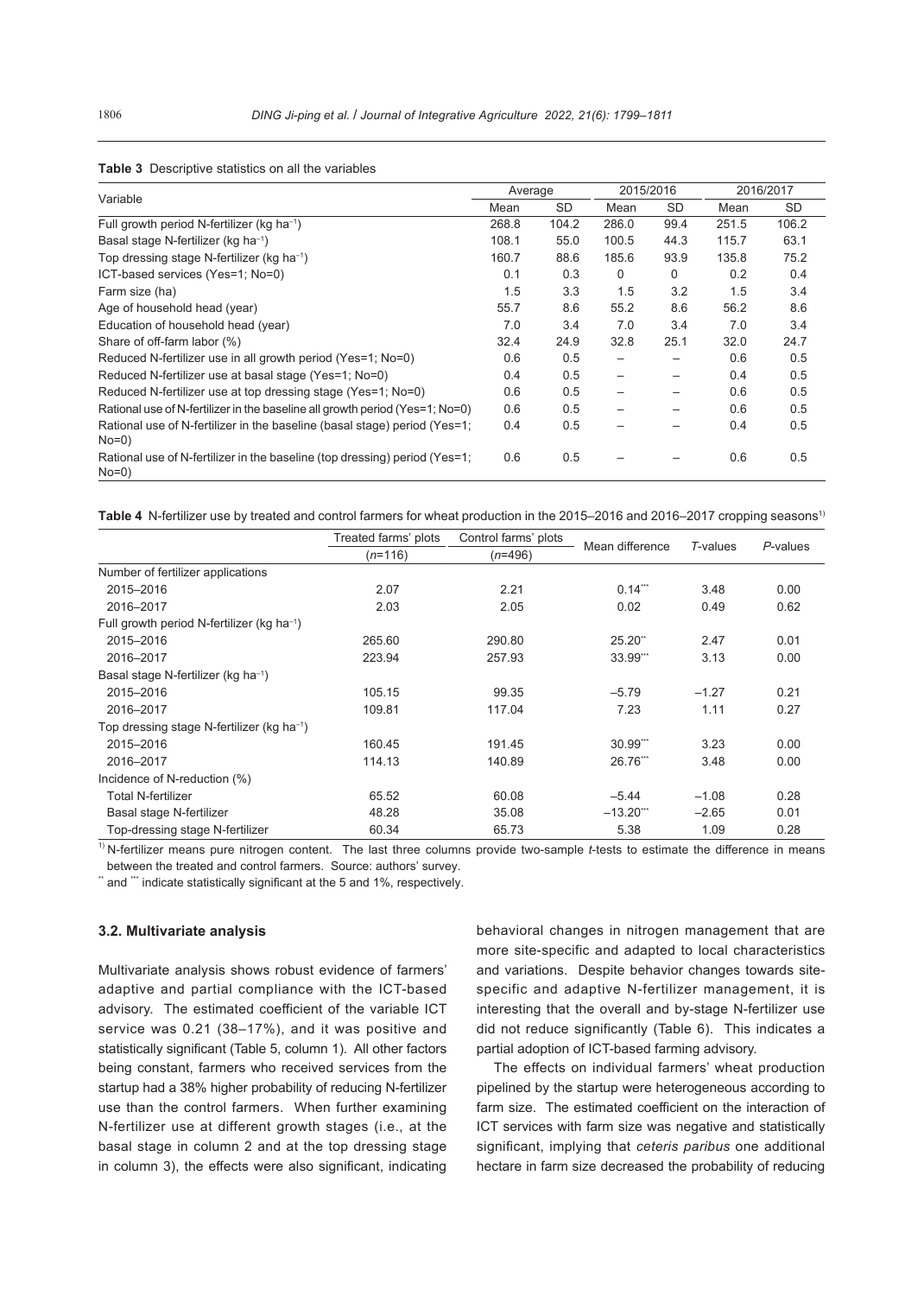N-fertilizer use by 17% (Table 5, column 1, row 3). In other words, the probability of N-fertilizer reduction on large farms was lower than that on small farms. It is partly because the larger farms had already used lower rates of N fertilizer than small farmers because of their more professional farm management decisions in the baseline period (Huang *et al.* 2012).

Improved nitrogen management had a positive effect on wheat production. As seen in Table 7, the average yield obtained by the treated farmers was 7.38 t ha<sup>-1</sup> in the baseline year, which increased to 7.84 t ha<sup> $-1$ </sup> (i.e., a 6.2%) increase in yield) in the 2016–2017 cropping season. Similar effects were observed for the control farmers but the magnitude of the increase (3.0%) was slightly lower than that obtained by the treated farmers. Given that the ICT-based advisory services did not significantly reduce the overall nitrogen use, the positive effects on yield for the treated farmers were mostly attributed to variable-rate N-fertilizer use at different crop growth stages and site-specific management.

The survey asked the treated farms about their communication and interactions with the startup or with the extension agents in the county identified in the messages. Only 5% of the treated farmers reported a strong motivation and follow-up contact for additional inquiries concerning problems or solutions. A similar finding was reported in a recent study on Chinese farmers' compliance with agricultural production standards (Ding *et al.* 2019). All surveyed farmers were also asked about their information exchange with other farmers in the villages. The reported rates of such communications were surprisingly low. In fact, most farmers obtained farming advisory from agro-inputs dealers who may oversell the use of fertilizers.

Financial sustainability is at the heart of the challenges facing the entrepreneurial innovations we studied. The ICT-based advisory services potentially produce economic benefits of 90 US\$ per hectare (i.e., about 40 CNY per Chinese mu, 1 mu=1/15 ha) by saving the cost of fertilizer and increasing yield. Given the small average farm size, farmers' interest and incentives to participate in lowcarbon practices are limited; the average profit obtained by applying nitrogen optimization

**Table 5** Estimated reduction in N-fertilizer use in 2015–2016 and 2016– 2017 wheat production in Shandong, China (Logit model)<sup>1)</sup>

|                                              |                |                       | Reduced N-fertilizer use (1=Yes; 0=No) |
|----------------------------------------------|----------------|-----------------------|----------------------------------------|
|                                              | Overall<br>(1) | Basal stage<br>(2)    | Top dressing<br>stage $(3)$            |
| ICT-based services (Yes=1; No=0)             | 0.38'''        | 0.43                  | $0.26$ ***                             |
|                                              | (0.061)        | (0.106)               | (0.066)                                |
| Farm size (ha)                               | $0.13***$      | $0.06^*$              | $0.07$ <sup>**</sup>                   |
|                                              | (0.042)        | (0.035)               | (0.034)                                |
| Interaction terms of ICT-based               | $-0.17$ "      | $-0.10$ <sup>**</sup> | $-0.12$ ***                            |
| services and farm size                       | (0.044)        | (0.038)               | (0.042)                                |
| Control variables                            |                |                       |                                        |
| Rational use of N-fertilizer in the -0.61*** |                | $-0.55$ **            | $-0.69$ ***                            |
| baseline period (Yes=1; No=0)                | (0.061)        | (0.058)               | (0.056)                                |
| Age of household head (year)                 | $0.01^*$       | $0.01***$             | $-0.00$                                |
|                                              | (0.004)        | (0.004)               | (0.004)                                |
| Education of household head (year)           | $-0.00$        | 0.01                  | $-0.01$                                |
|                                              | (0.011)        | (0.009)               | (0.011)                                |
| Share of off-farm labor (%)                  | 0.00           | 0.00                  | $-0.00$ <sup>***</sup>                 |
|                                              | (0.002)        | (0.001)               | (0.002)                                |
| Control township dummy                       | Yes            | Yes                   | Yes                                    |
| Pseudo $R^2$                                 | 0.25           | 0.22                  | 0.35                                   |

 $1$ <sup>1)</sup> The total number of observations is 306. Township dummies were

controlled but they were not reported here.<br>Robust standard errors in parentheses; ˙, ˙˙, and ˙˙˙ indicate statistically significant at the 10, 5, and 1%, respectively.

|  | <b>Table 6</b> Estimated farmers' use of N-fertilizer for wheat production in the   |  |  |
|--|-------------------------------------------------------------------------------------|--|--|
|  | $2015-2016$ and $2016-2017$ in Shandong, China (Fixed-effects models) <sup>1)</sup> |  |  |

|                                  |                         | N-fertilizer (kg ha $^{-1}$ ) |                         |  |  |  |
|----------------------------------|-------------------------|-------------------------------|-------------------------|--|--|--|
|                                  | Overall                 | Basal stage                   | Top-dressing            |  |  |  |
|                                  | (1)                     | (2)                           | stage $(3)$             |  |  |  |
| ICT-based services (Yes=1; No=0) | $-8.84$                 | $-18.03$                      | 9.19                    |  |  |  |
|                                  | (0.50)                  | (1.46)                        | (0.56)                  |  |  |  |
| Farm size (ha)                   | $-12.26$ ***            | $-0.80$                       | $-11.47$ <sup>***</sup> |  |  |  |
|                                  | (3.85)                  | (0.27)                        | (4.86)                  |  |  |  |
| Interaction terms of ICT-based   | 0.76                    | 1.68                          | $-0.92$                 |  |  |  |
| services and farm size           | (0.46)                  | (1.17)                        | (0.65)                  |  |  |  |
| Control variables                |                         |                               |                         |  |  |  |
| Age of household head (years)    | $-33.15$ <sup>***</sup> | $16.94***$                    | $-50.09$ **             |  |  |  |
|                                  | (3.74)                  | (3.45)                        | (6.71)                  |  |  |  |
| Share of off-farm labor (%)      | $-0.57$                 | $-0.57$                       | $-0.009$                |  |  |  |
|                                  | (0.81)                  | (1.24)                        | (0.00)                  |  |  |  |
| Constant                         | 2152.29'''              | $-815.00$ <sup>***</sup>      | 2967.29"                |  |  |  |
|                                  | (4.39)                  | (3.00)                        | (7.14)                  |  |  |  |
| $R^2$                            | 0.083                   | 0.056                         | 0.185                   |  |  |  |

 $<sup>1</sup>$  The total number of observations is 612.</sup>

Absolute values of *t*-ratio in brackets; "indicate statistically significant at 1%.

**Table 7** Farm wheat yields (t ha–1) in the 2015–2016 and 2016–2017 cropping seasons<sup>1)</sup>

| Season    | Treated<br>farms' plots<br>$(n=116)$ | Control farms'<br>plots<br>$(n=496)$ | Mean<br>difference |         | T-values P-values |
|-----------|--------------------------------------|--------------------------------------|--------------------|---------|-------------------|
| 2015-2016 | 7 38                                 | 7 24                                 | $-0.14$            | $-1,20$ | 0.23              |
| 2016-2017 | 784                                  | 746                                  | $-0.38$            | $-3.44$ | 0.00              |

<sup>1)</sup> The last three columns provide two-sample *t*-tests to estimate the difference in means between the treated and control farmers. Source: authors' survey

 $\dot{\ }$  indicates statistically significant at 1%.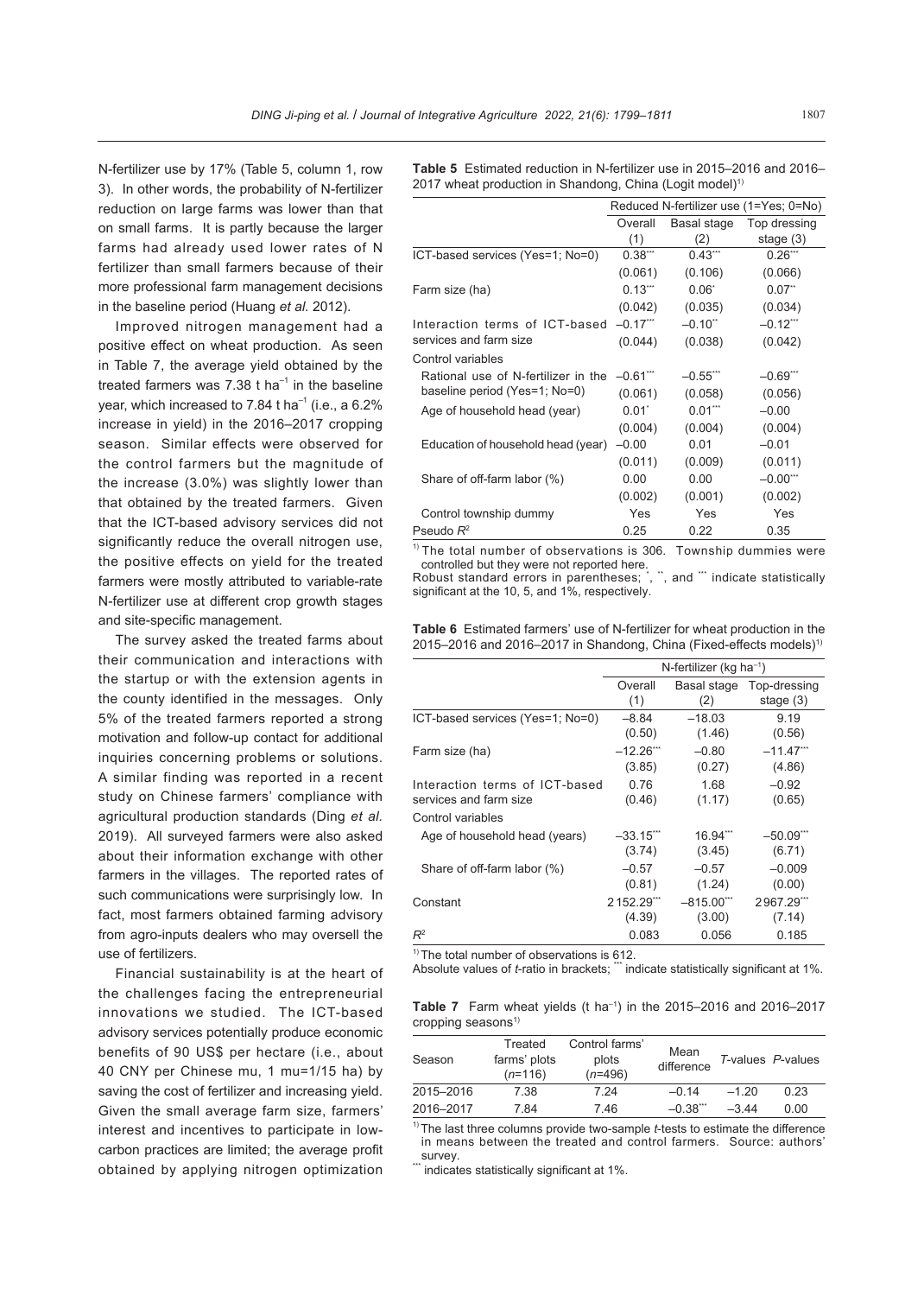technologies would be only 264 CNY per farm, equivalent to 40 US\$ for the whole wheat cropping season. $^3$  The financial sheet obtained from the startup further indicated that the operating cost of the project was 98 US\$ per farm for the site-specific advisory services, including personnel, utilities, R&D and overhead costs. After adding the costs relating to soil analyses, crop population and other sitespecific diagnoses, which were financed by the National Research Program, the unit cost of delivering the ICTbased advisory services totaled almost 150 US\$ per farm. These costs are almost twice higher than other community-based and participatory approaches such as Farmer Field Schools (FFS).<sup>4</sup> ICT-based agroecological services thus seem to be a "heavy-touch" and resourceintensive solution to agricultural sustainability.

## **4. Discussion**

This study confirms the heterogeneous effects of ICTbased services by farm size. The entrepreneurial venture was inclined to target 'larger' farms. However, large farms were 'risk-averse' than small farmers when being advised to significantly reduce N-fertilizer use. They may pilot new technologies first on one or two individual plots and then scale up the practices after the effects are verified after several seasons. This is in agreement with the results of Ma and Zheng (2021), who reported the heterogeneous impacts of smartphone-based information use. Large farmers were found to be 'shrewd' in N-fertilizer use given greater cost relating to fertilizer use; they are more interested in and participatory in adopting efficiencyenhancing technologies, such as nitrogen optimization.

The findings indicate a dynamic process of adopting sustainable practices in agriculture, from partial adoptions to a full behavior change. The results show limited impact on full adoption of the recommendation of sitespecific N-fertilizer. As found in a few studies, technology adoption is a deliberate decision that demands attention, and occasionally those intentions are lost in the shuffle, buried by everyday distractions (Larochelle *et al.* 2019; Carrión-Yaguana *et al.* 2020). Text messaging provides new avenues for farmers to get information and reminders, and it can improve and increase the adoption rate of technology practices (Stocwell *et al.* 2012). However, the complex concept of site-specific and timevariant N-fertilizer use is not easily conveyed *via* ICT (Steinke *et al.* 2021). The effects of ICT-based services

on farmers' decision-making are often intermediate, and the process is dynamic and social, involving adaptive learning and trust (Aker *et al.* 2016).

Our analysis of the effectiveness of ICT-based farmer services and financial sustainability calls for deeper thinking and debate about the organizational identity of startups that combines the interest of the public and private sectors. The startup registered itself as a private company providing agribusiness and technological services; venture capital was the primary external resource of capital. While the startup is profit driven and mainly responsible to the shareholders and equity investors, the agroecological services generated significant environmental value and moderate developmental effects (for smallholder farmers). This blending of profit-driven business and social mission goes beyond the conventional concept of socially responsible behavior in the private sector (such as corporate social responsibility). As Dacin *et al.* (2011) indicated, from the global perspective the concept of social entrepreneurship, an emerging phenomenon and new financial tools, are facilitating entrepreneurial innovations that address persistent social and environmental problems. Social entrepreneurship, by definition, is primarily mission driven and adopts hybrid business strategies by "doing good and doing well". The startup we studied in this case does not seem to fit this definition. The Chinese government has made tremendous efforts to encourage entrepreneurial innovations (called Mass Entrepreneurship and Mass Innovations) to unleash the growth potential of the economy. While most initiatives are implemented in the business sectors, the government could consider promoting and incentivizing more private capital to invest in entrepreneurial innovations tackling social and environmental problems. In the era of digital revolution in agriculture, a new governance form of public–private entrepreneurship is up and coming (Qiang *et al.* 2009).

This anecdotal study projects a trajectory of reconfiguring China's farming system towards resilience and sustainability in the digital era. While the farming system is being transformed from the private to the public sphere, external stakeholders have become increasingly involved in the internal farm operations, the decision making and knowledge exchange (Noe and Alrøe 2011). The development of ICTs and the Internet of Things (IOTs) can transform agriculture by translating tacit knowledge that was not previously communicated into

 $^3$  The average farm size was 0.44 ha in the local area in 2016.

<sup>4</sup> The unit cost of FFS was estimated at 80 US\$ per farm for an integrated farm management with a thematical highlight of nitrogen management in China (Guo *et al.* 2015).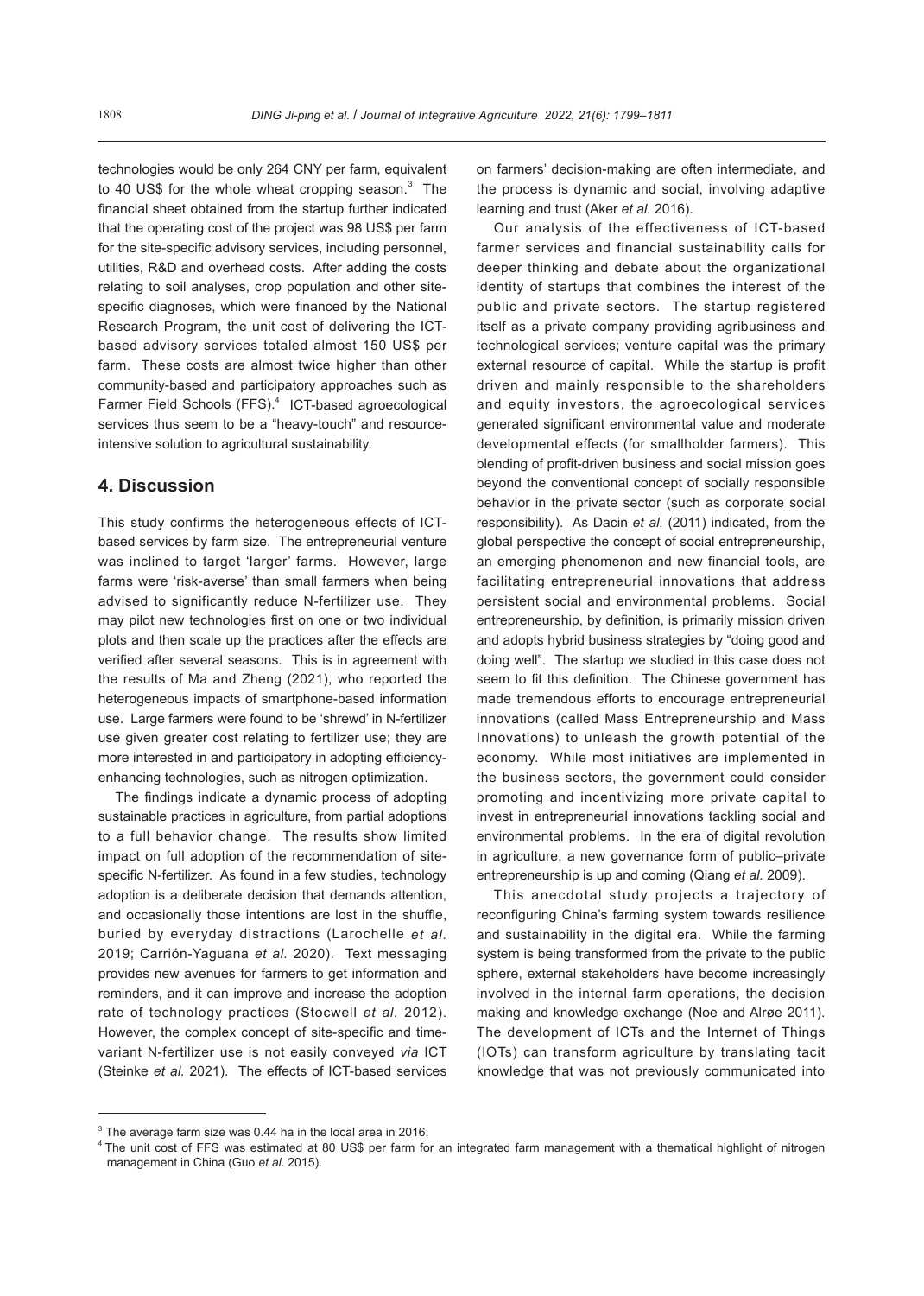codified information. However, technological innovations such as ICTs or IOTs should not be applied based on the desire for "control-and-command", but rather on the desire to mobilize a collective and distributed intelligence more efficiently than the discipline-based individual approaches (Menard and Casabianca 2011). In this exemplary case, the entrepreneurial startup networks the national research capacities and individual farmers through ICTs. Nevertheless, the engagement of individual farmers was not participatory, nor was local extension capacities involved. Such a business model does not fit agroecological approaches that seek to reach locally acceptable and adaptable solutions. The advancement of communication and digital technologies needs to make the system 'smart' responsive and adaptive to the disturbance caused by promoting learning and sociotechnical governance, rather than providing a linear way of centralized decision-making by technical authorities, be they public or private.

What does China learn from the Project on reforming its national research support on agricultural sustainability and digitalization? A total of US\$ 363.6 million was budgeted and delivered through 49 projects of the National Research Program throughout 2016 and 2018 to promote applied research and technology development dealing with excessive agrochemicals use in agriculture. However, very lean resources were invested in searching for 'innovations' from societal and management perspectives. This study and numerous other studies suggest that sectoral innovations and sustainability transitions only occur when the 'social' (e.g., human advisory and field facilitators) and 'technical' (e.g., digital services) aspects of innovations can collaboratively identify a diverse set of system weaknesses (Jacobsson and Bergek 2011). The reconfiguration of China's farming systems will be impossible if the process is independent of the reform of the socio-technical regime and the inspiration of a culture conducive to scientistled entrepreneurship. After all, putting technological innovations into practice requires experiment, outreach, adaption, and collaborations, and such a process needs to include a range of actors regardless of their technological capacities (Jacobsson and Bergek 2011).

The present study has some limitations. Firstly, this study did not investigate the mechanism that influences farmers' behavior change, such as knowledge about fertilizer. If farmers are "told" to adopt fertilizer practices without increasing internalized knowledge, the sustainability of their input use may still be a concern. Secondly, although fixed effect (FE) model was used, the endogeneity problem was not completely overcome because of the surveyed sample. However, unlike

some previous studies of randomizing farmer services (Huang *et al.* 2015), this study took a different approach of action research and did (and could) not introduce an experimental research design. Observing the real behavior and strategies of businesses was part of the research objectives. Thirdly, surveyed details of the cost of fertilizer and dissemination (such as labor and opportunity cost) were not sufficient for additional analysis. The research interest of economic impacts associated with reduced fertilizer use can be referred to some other studies such as Cole and Fernando (2021). Lastly, it is likely that conducting survey may have an impact on farmers' nitrogen fertilizer use behavior (socalled, Hawthorne effect). Although such a distortion would be similar for both treated and control farmers, it might affect the rates of N-fertilizer.

## **5. Conclusion**

Excessive fertilizer use has been a significant concern in China's agricultural sustainability, and ICT opens wider opportunities to address associated problems. This case study is the first to document the operation of an entrepreneurial startup financed by venture capital. It examines the effectiveness of ICT-based farmer services for nitrogen management in wheat production in the North China Plain. This study found genuine changes in sustainable farm practices through ICT-facilitated services. Nevertheless, the service provider showed a biased interest by serving 'large' farms as they opt for pioneering new technologies and are more entrepreneurial. While the smallholder farms seemed to be benefiting from reducing N-fertilizer use and adopting nitrogen optimization in wheat production, they may not be the targeting users for the business entrepreneurs. Farmer services of sustainable practices by high-tech startups may not suit the self-sufficient or semi-self-sufficient farmers. Additional institutions and public extension services should be complementary, and entrepreneurial innovations may not be the mainstream or backbones for China to transform its agriculture towards sustainability.

## **Acknowledgements**

We are grateful to the members of the survey team who worked hard to collect the data. We acknowledge financial support from the National Natural Science Foundation of China (72003148), the Agricultural Science and Technology Innovation Program of the Chinese Academy of Agricultural Sciences (CAAS-ASTIP–2016-AII), the Chinese Universities Scientific Fund (2452020072), the National Key Research and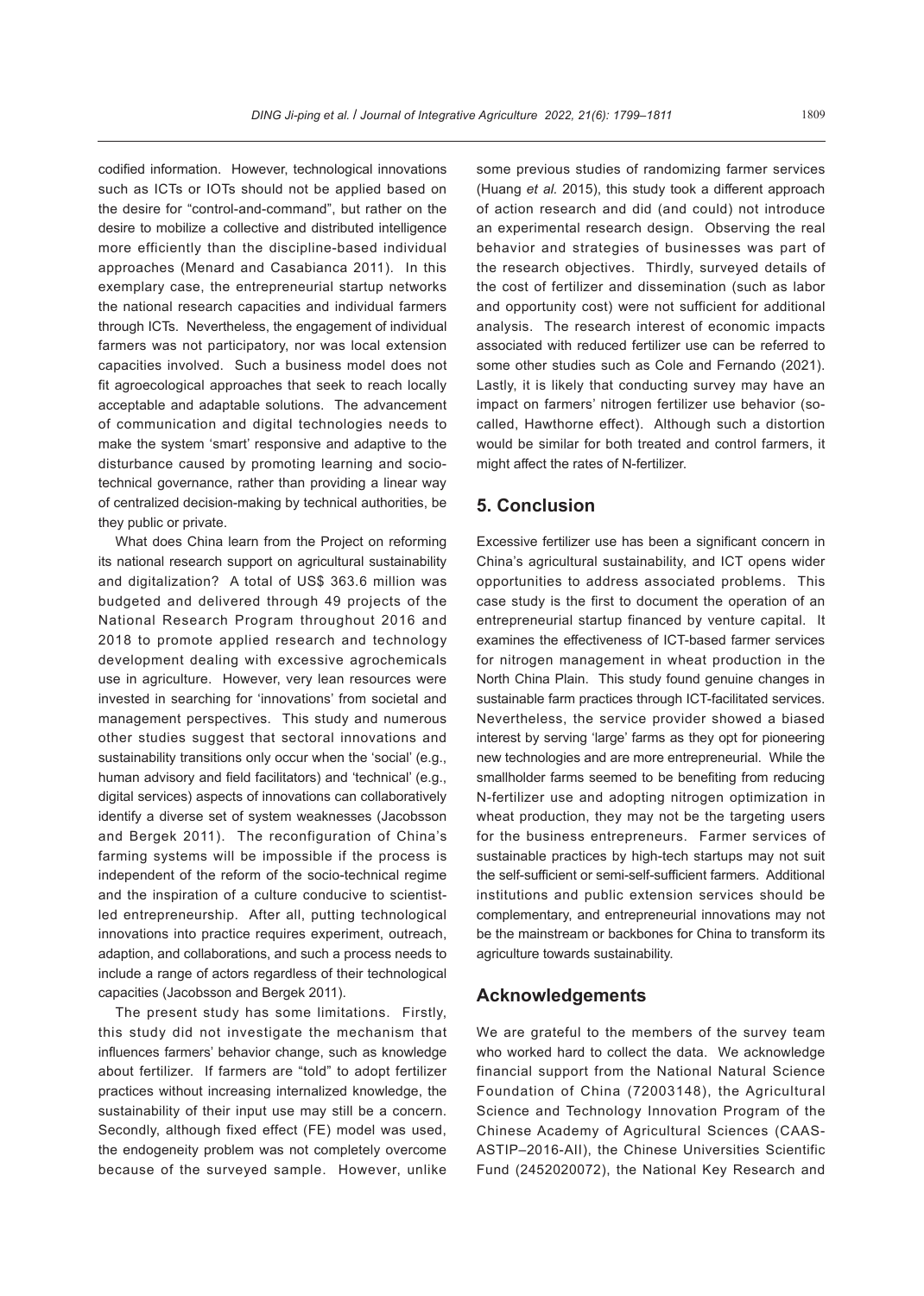Development Program of China (2016YFD0201303).

## **Declaration of competing interest**

The authors declare that they have no conflict of interest.

## **References**

- Aker J C. 2011. Dial "A" for agriculture: A review of information and communication technologies for agricultural extension in developing countries. *Agricultural Economics*, **42**, 631–647.
- Aker J C, Ghosh I, Burrell J. 2016. The promise (and pitfalls) of ICT for agriculture initiatives. *Agricultural Economics*, **47**, 35–48.
- Van Campenhout B, Spielman D J, Lecoutere E. 2021. Information and communication technologies to provide agricultural advice to smallholder farmers: Experimental evidence from Uganda. *American Journal of Agricultural Economics*, **103**, 317–337.
- Carrión-Yaguana V D, Alwang J, Barrera V H. 2020. Promoting behavioral change using text messages: A case study of blackberry farmers in Ecuador. *Journal of Agricultural and Applied Economic*, **52**, 398–419.
- Chen D D, Qu H R, Cao H Z, Wang H D, Ma W Q. 2016. Study on recommendation of top-dressing nitrogen fertilizer technologies for different growth status of winter wheat seeding. *Journal of Triticale Crops*, **36**, 624–630. (in Chinese)
- CNNIC (China Internet Network Information Center). 2016. *The Research Report of the Development of Internet in Rural China in 2015*. pp. 1–36.
- Cole S, Fernando A N. 2021. 'Mobile'izing agricultural advice: Technology adoption, diffusion and sustainability. *The Economic Journal*, **131**, 192–219.
- Cui Z L. 2005. Optimization of the nitrogen fertilizer management for a winter wheat-summer maize rotation system in the North China Plain from field to regional scale. Ph D thesis, China Agricultural University, Beijing. (in Chinese)
- Cui Z L, Zhang F S, Chen X P, Miao Y X, Li J L, Shi L W, Xu J F, Ye Y L, Liu C S, Yang Z P, Zhang Q, Huang S M, Bao D J. 2008. On-farm evaluation of an in-season nitrogen management strategy based on soil N<sub>min</sub> test. *Field Crops Research*, **105**, 48–55.
- Dacin M T, Dacin P A, Tracey P. 2011. Social entrepreneurship: A critique and future directions. *Organization Science*, **22**, 1203–1213.
- Ding J P, Moustier P, Ma X P, Huo X X, Jia X P. 2019. Doing but not knowing: How apple farmers comply with standards in China. *Agriculture and Human Values*, **36**, 61–75.
- Duveskog D, Mbura C, Critchley W. 2003. Harnessing indigenous knowledge and innovation in farmer field school. In: CIP-UPWARD, *Farmer Field Schools: Emerging Issues and Challenge*s. International Potato Center-Users' Perspectives with Agricultural Research and Development

(UPWARD), Los Banos, Laguna, Philippines. pp. 197–209.

- FAO (Food and Agriculture Organization of the United Nations). 2021. Online overview: Climate-smart agriculture. [2021-9- 25]. http://www.fao.org/climate-smart-agriculture/overview/ en/
- Guo J H, Zhang Y, Shen J L, Han W X, Zhang W F, Christie P, Goulding K W T, Viyousek P M, Zhang F S. 2010. Significant acidification in major Chinese croplands. *Science*, **327**, 1008–1010.
- Guo M L, Jia X P, Huang J K, Krishna K, Nicholas B. 2015. Farmer field school and farmer knowledge acquisition in rice production: Experimental evaluation in China. *Agriculture*, *Ecosystems & Environment*, **209**, 100–107.
- Huang J K, Huang Z R, Jia X P, Hu R F, Xiang C. 2015. Longterm reduction of nitrogen fertilizer use through knowledge training in rice production in China. *Agriculture System*, **135**, 105–111.
- Huang J K, Xiang C, Jia X P, Hu R F. 2012. Impacts of training on farmer's nitrogen use in maize production in Shandong, China. *Journal of Soil and Water Conservation*, **67**, 321– 327. (in Chinese)
- Jacobsson S, Bergek A. 2011. Innovation system analyses and sustainability transitions: Contributions and suggestions for research. *Environmental Innovation and Societal Transitions*, **1**, 41–57.
- Jensen R. 2007. The digital provide: Information (technology), market performance, and welfare in the South Indian fisheries sector. *The Quarterly Journal of Economics*, **122**, 879–924.
- Jia X P. 2017. *Venture Capital and Entrepreneurial Innovation in China's Agriculture*. Economy & Management Publishing House, Beijing. (in Chinese)
- Jia X P, Huang J K, Xiang C, Bergmann H, Zhang F. 2013. Farmer's adoption of improved nitrogen management strategies in maize production in Shandong of China: An experimental study. *Journal of Integrative Agriculture*, **12**, 364–373.
- Jia X P, Huang J K, Xiang C, Powlson D. 2015. Reducing excessive nitrogen use in Chinese wheat production through knowledge training: What are the implications for the public extension system? *Agroecology and Sustainable Food Systems*, **39**, 189–208.
- Kahrl F, Li Y J, Su Y F. 2010. Greenhouse gas emissions from nitrogen fertilizer use in China. *Environmental Science & Policy*, **13**, 688–694.
- Kaila H, Tarp F. 2019. Can the Internet improve agricultural production? Evidence from Vietnam. *AgriculturalEconomics*, **50**, 675–691.
- Larochelle C, Alwang J, Travis E, Barrera V H, Dominguez J M. 2019. Did you really get the message? Using text reminders to stimulate adoption of agricultural technologies. *The Journal of Development Studies*, **55**, 548–564.
- Ma W L, Zheng H Y. 2021. Heterogeneous impacts of information technology adoption on pesticide and fertilizer expenditures: Evidence from wheat farmers in China. *The Australian Journal of Agricultural and Resource Economics*, **59**, 1–21.